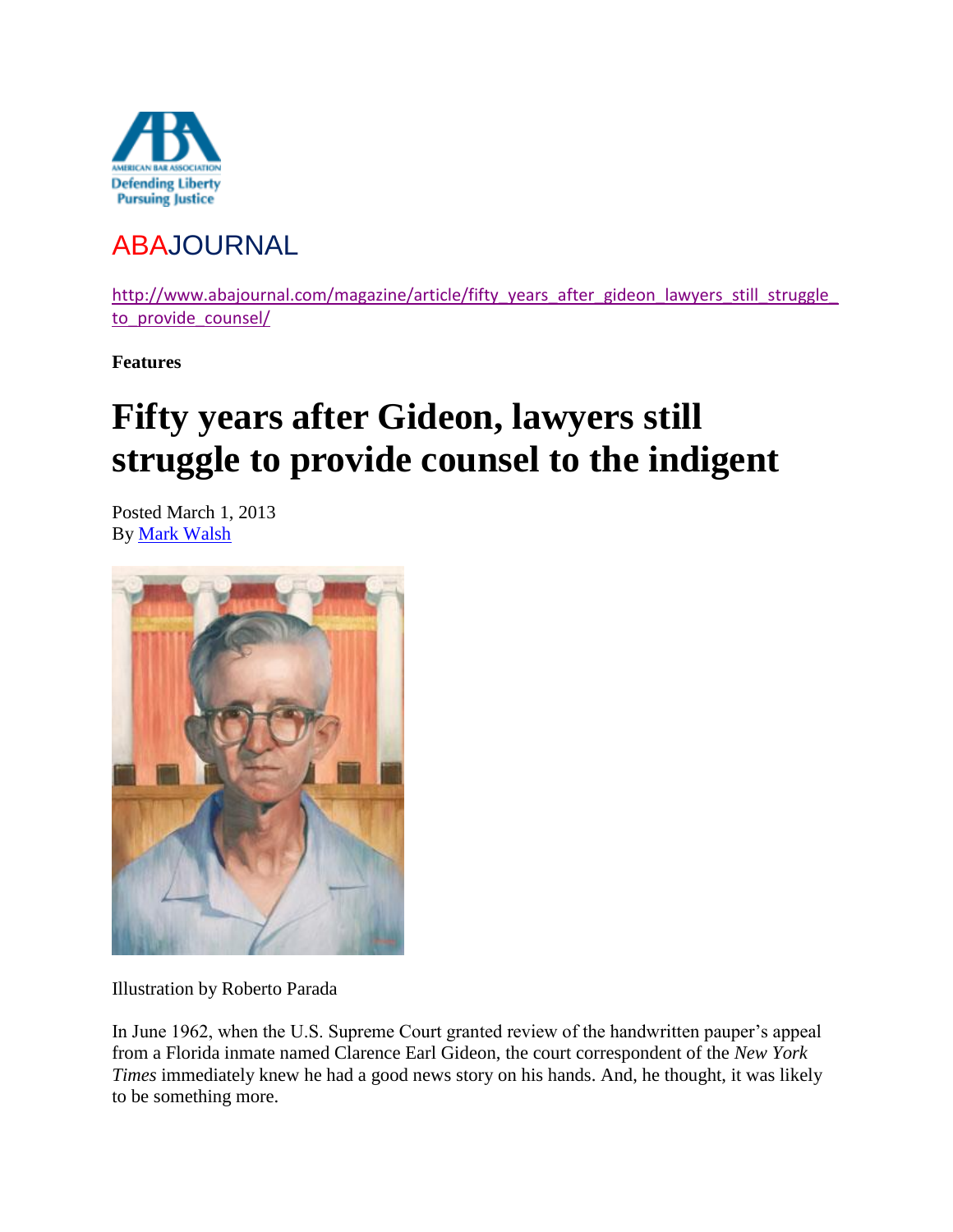The correspondent was Anthony Lewis, then a 35-year-old Harvard graduate in his seventh year covering legal affairs in the *Times*' Washington bureau. Even before he got a good look at Gideon's appeal, in which the man convicted of breaking into and entering a pool hall had sought the aid of a lawyer at his trial, Lewis realized from the Supreme Court's order that it would consider overruling a key precedent on the provision of counsel to indigent defendants.

Lewis had recently been asked to write a children's book about the Supreme Court, and his initial thought was that Gideon's case might make for a good chapter or vignette in such a book. Luckily, for generations of readers, Lewis soon realized that the case was ripe for a full-fledged book of its own. That book was *Gideon's Trumpet*, which concisely tells the story of one of the most important criminal justice cases from the era of Chief Justice Earl Warren.

"The case had a lot of things going for it," says Lewis, who was interviewed in January, two months before the 50th anniversary of the Supreme Court's eventual decision in *Gideon v. Wainwright*. "First, how wonderful that it has a biblical name associated with it. And it's a case about one human being. It's not hard for anyone to relate to that."

In its *Gideon* decision, the justices unanimously overruled a 1942 case, *Betts v. Brady*, and held that the Sixth Amendment's guarantee of counsel was a fundamental right made applicable to the states through the 14th Amendment. Justice Hugo L. Black wrote for the court that it was an "obvious truth" that a fair trial for an indigent defendant could not be guaranteed without the assistance of counsel. The "noble ideal" that every defendant "stands equal before the law … cannot be realized if the poor man charged with crime has to face his accusers without a lawyer to assist him," Black wrote.

Since that opinion—on March 18, 1963—and the publication of *Gideon's Trumpet* in 1964, many more words have been published about the legacy of the case for indigent defense in the United States. While the decision is being celebrated on its 50th anniversary, one report after another over the years has documented the nation's failure to truly live up to the ideal of *Gideon*.

A year ago, addressing the American Bar Association's National Summit on Indigent Defense, U.S. Attorney General Eric H. Holder Jr. said that across the country, "public defender offices and other indigent defense providers are underfunded and understaffed. Too often, when legal representation is available to the poor, it's rendered less effective by insufficient resources, overwhelming caseloads and inadequate oversight."

In short, Holder said, "the basic rights guaranteed under *Gideon* have yet to be fully realized."

Daniel T. Goyette, the chief public defender for Jefferson County in Kentucky, and a member of the ABA's Standing Committee on Legal Aid and Indigent Defendants, says that "despite some genuine efforts and notable advances, the criminal justice system and, more pointedly, the leadership of our executive, legislative and judicial branches of government—both state and federal —have largely failed to carry out the constitutional mandate of the *Gideon* decision."

He adds: "Sadly, it has not been a priority, and we are constantly taking one step forward and two steps back."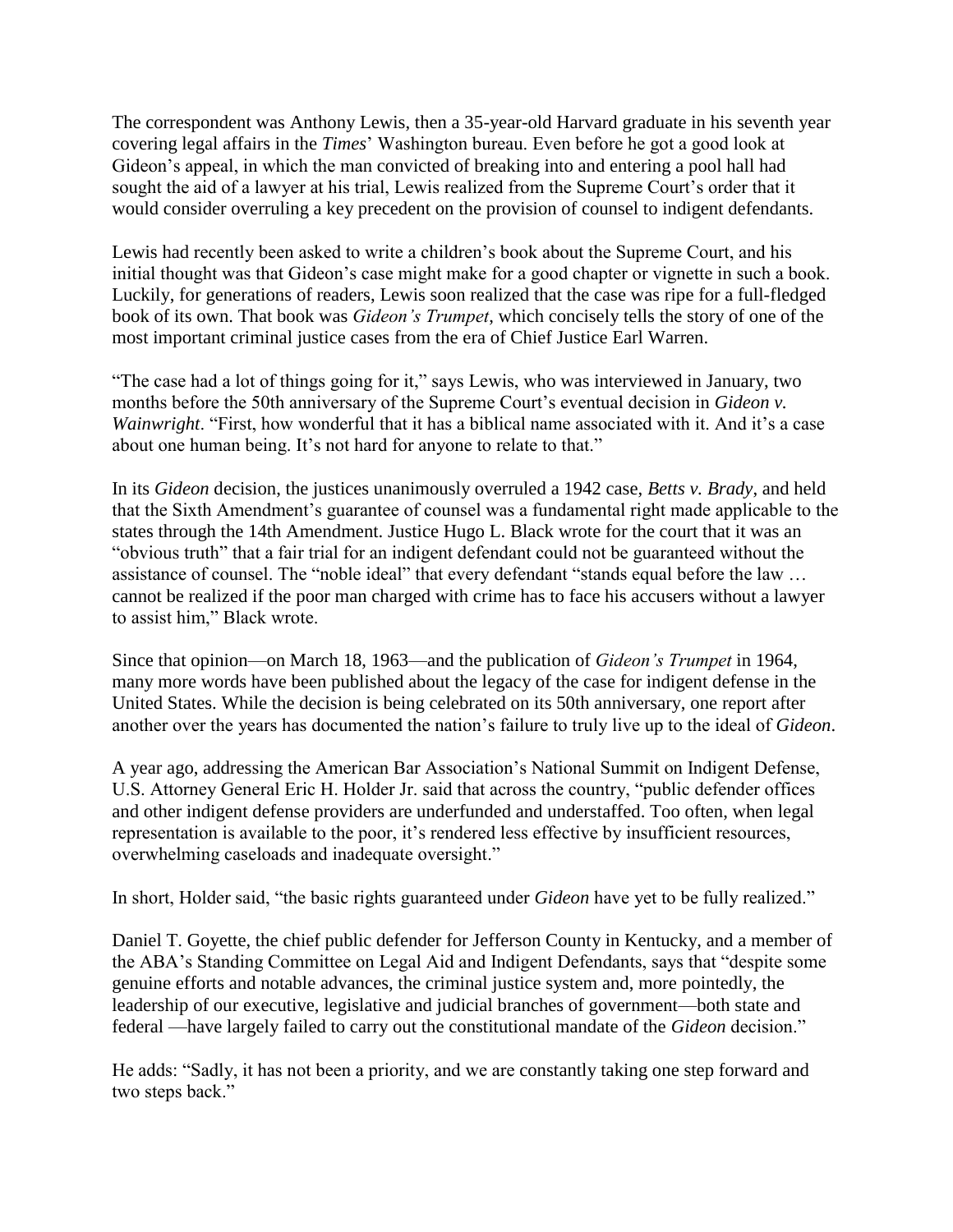

Anthony Lewis, author of *Gideon's Trumpet*. Photo by Jared Leeds.

#### **HUMBLE ORIGIN**

The story began when Clarence Gideon believed he had a basic right to a lawyer for the felony charge he faced after breaking into and entering the Bay Harbor Pool Room in Panama City, Fla., in June 1961. (Coins were taken from the pool hall's jukebox and cigarette machine, and some beer and wine was reported missing.)

A state judge turned down Gideon's request, explaining that state-appointed counsel was a right only in capital cases. In fact, while counsel was guaranteed under the Supreme Court's 1932 decision in *Powell v. Alabama* (see ["The Saga of the Scottsboro Boys Begins"](http://www.abajournal.com/magazine/article/the_saga_of_the_scottsboro_boys_begins)), the 1942 *Betts* ruling held that lawyers were provided in other felony cases only when there were "special circumstances," such as mental disability or illiteracy.

Gideon was 51 when he was convicted; he was sentenced to five years in state prison. As Lewis described him in the book, Gideon "bore the marks of a destitute life: a wrinkled, prematurely aged face, a voice and hands that trembled, a frail body, white hair. He had never been a professional criminal or a man of violence; he just could not seem to settle down to work, and so he had made his way by gambling and occasional thefts."

Gideon took to the prison library and filed his now-famous, five-page pauper's appeal claiming that his conviction violated his due process rights under the 14th Amendment. Gideon's punctuation and spelling were "full of surprises," as Lewis put it, and he failed to understand that the prevailing law under *Betts* did not guarantee him counsel without special circumstances. (Despite these faults, there is more recent evidence that Gideon was likely aided in writing his petition by a fellow inmate at the state prison in Raiford, Fla.—a former state judge who had been convicted in a murder plot.)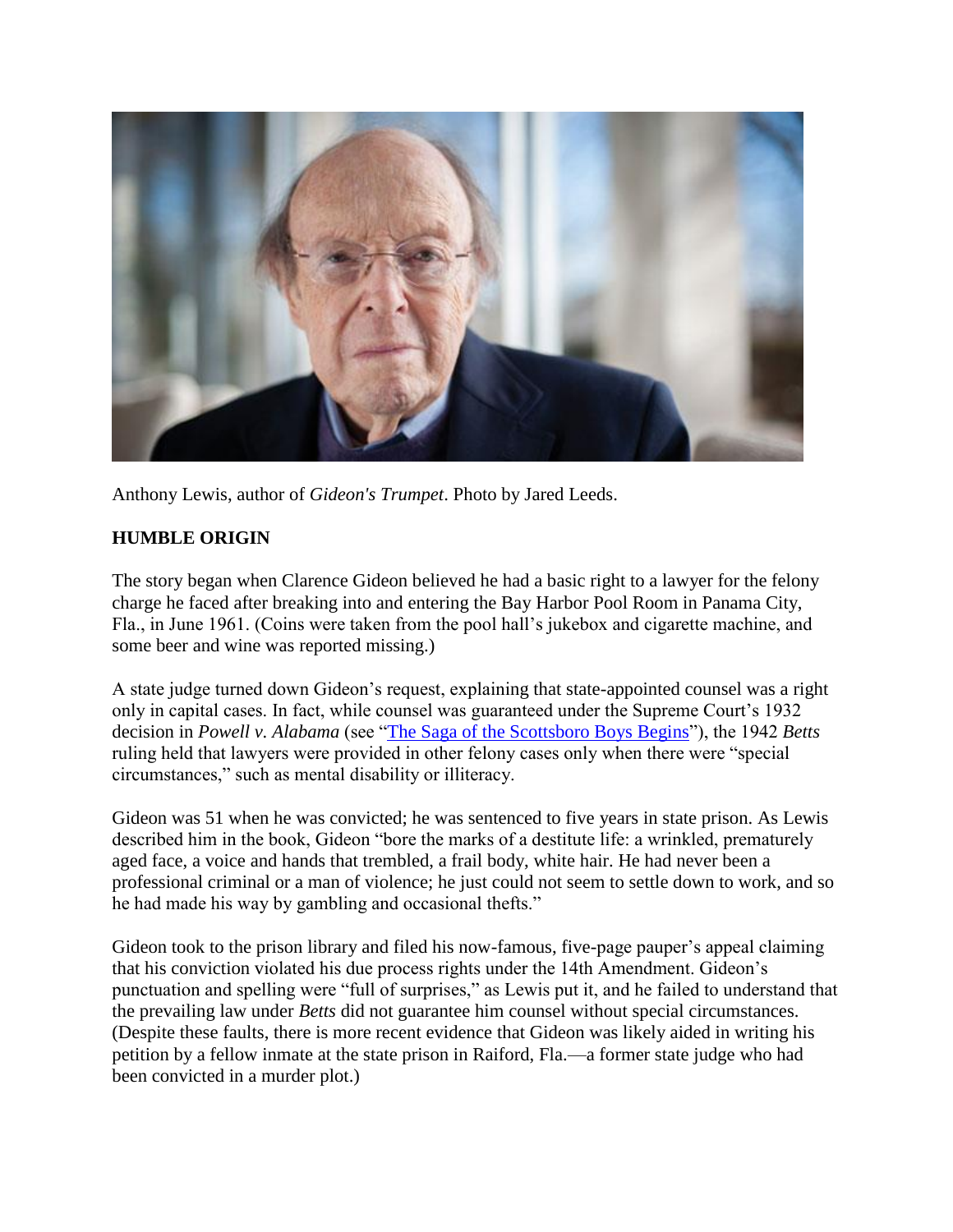The Supreme Court, which had been signaling its move to overrule *Betts*, accepted Gideon's appeal and appointed distinguished Washington, D.C., lawyer (and future justice) Abe Fortas to represent him before the justices. Lewis, who had decided to go ahead with his book project, had frequent access to Fortas and others at his firm as they prepared Gideon's high court arguments.

As the book tells it, there was irony in that a defendant who faced all the machinery of the state at his trial without the aid of counsel now had top-notch representation in the highest court in the land, while Florida turned over the defense of its conviction to a young assistant state attorney general, Bruce R. Jacob, whose wife helped type up his legal briefs. (The other assistants in the criminal appeals division had all argued cases before the Supreme Court, and they recognized that the state was probably going to lose.)

"We knew immediately that this would probably be the case that would be used to overturn *Betts v. Brady*, because *Gideon* did not allege any special circumstances," says Jacob, who went on to become a defense attorney and a strong advocate for improving indigent defense.

An effort by Jacob to get other states to file an amicus brief extolling the dangers to federalism of requiring counsel for indigent defendants drew only two supporters (Alabama and North Carolina). Meanwhile, the letter from Jacob prompted a young, up-and-coming politician, Minnesota Attorney General Walter F. Mondale, to organize an amicus from states urging that *Betts* be overruled. Twenty-three states signed on.

After the Supreme Court ruled in his favor, Gideon was retried in Bay County, Fla. This time, with the aid of a savvy local criminal defense lawyer named W. Fred Turner (after Gideon had stubbornly rejected the help of two attorneys from the American Civil Liberties Union), he was acquitted.

Lewis had the storybook ending for *Gideon's Trumpet*. In fact, it would have almost ruined it if Gideon had again been convicted, Lewis says.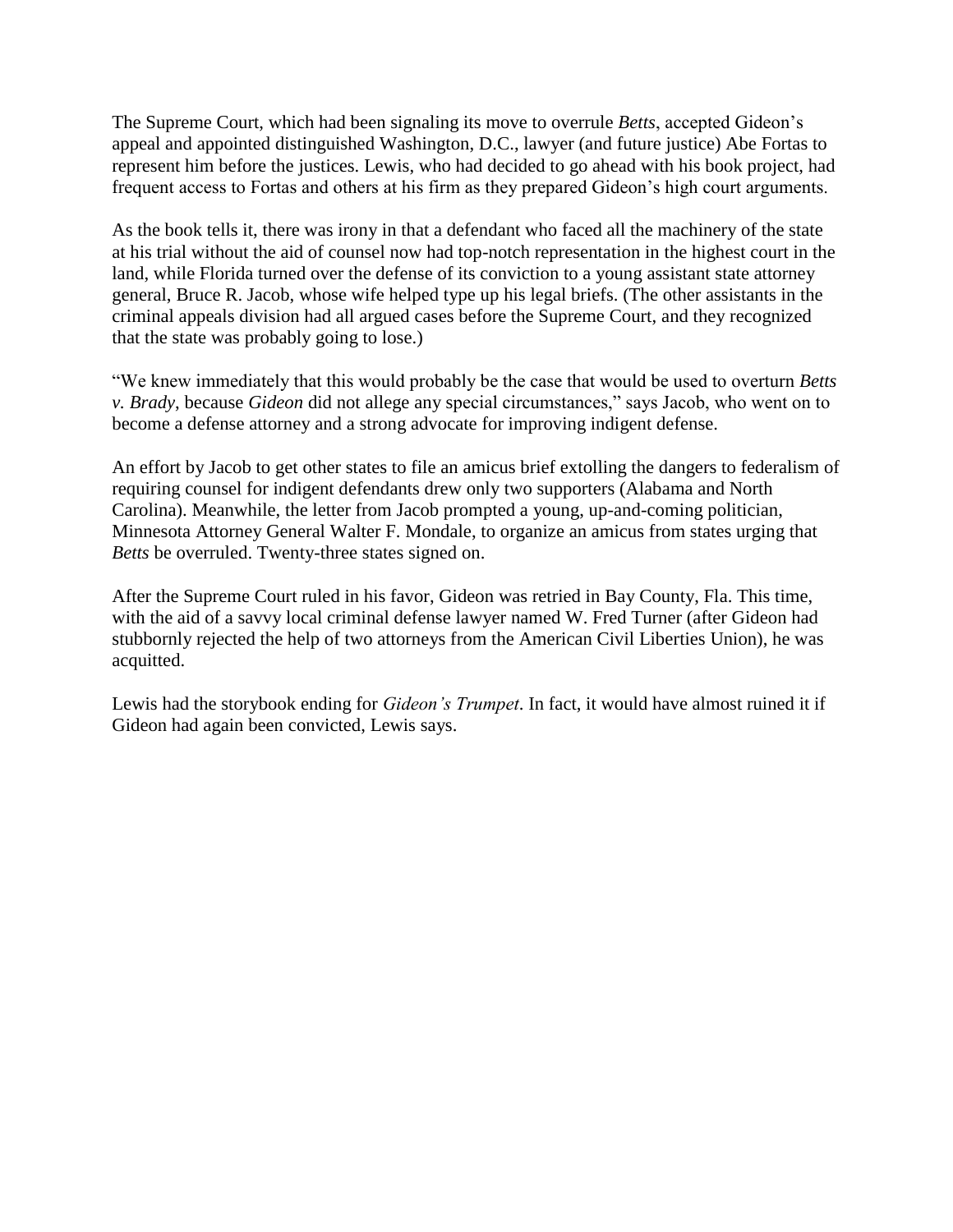

U.S. Chief Justice Earl Warren and Justice Hugo Black in 1966. AP Photo.

#### **SUPREME EXPANSION**

The Supreme Court went on to expand *Gideon*'s right to counsel to state juvenile delinquency proceedings, to state misdemeanor proceedings involving sentences of actual imprisonment, to proceedings involving suspended jail sentences, and the first appeal to a state appellate court. In addition, the court has recognized that the right to counsel is required at critical stages of the justice process, such as identification lineups, arraignments, preliminary hearings, plea negotiations and the entry of a guilty plea.

The bill of particulars about how the *Gideon* decision has failed to live up to its promise is familiar to many of those in the field, at least because each 10-year anniversary brings new lamentations.

A 2004 report by the ABA, *[Gideon's Broken Promise: America's Continuing Quest for Equal](http://www.americanbar.org/content/dam/aba/administrative/legal_aid_indigent_defendants/ls_sclaid_def_bp_right_to_counsel_in_criminal_proceedings.pdf)  [Justice](http://www.americanbar.org/content/dam/aba/administrative/legal_aid_indigent_defendants/ls_sclaid_def_bp_right_to_counsel_in_criminal_proceedings.pdf)* (PDF), laid out the top concerns. The chief one is that indigent defense services are not adequately funded, leading to an inability to attract and compensate good lawyers, as well as to pay for experts and investigators. Meanwhile, defenders of the indigent are often inexperienced, fail to maintain proper contact with their clients, or are not competent to provide services that meet ethical standards. And judges sometimes fail to honor the independence of defense counsel and routinely accept representation of indigent defendants that is patently inadequate.

There were more specifics, of course, but the report's bottom line was that "40 years after *Gideon v. Wainwright*, indigent defense in the United States remains in a state of crisis, resulting in a system that lacks fundamental fairness and places poor persons at constant risk of wrongful conviction."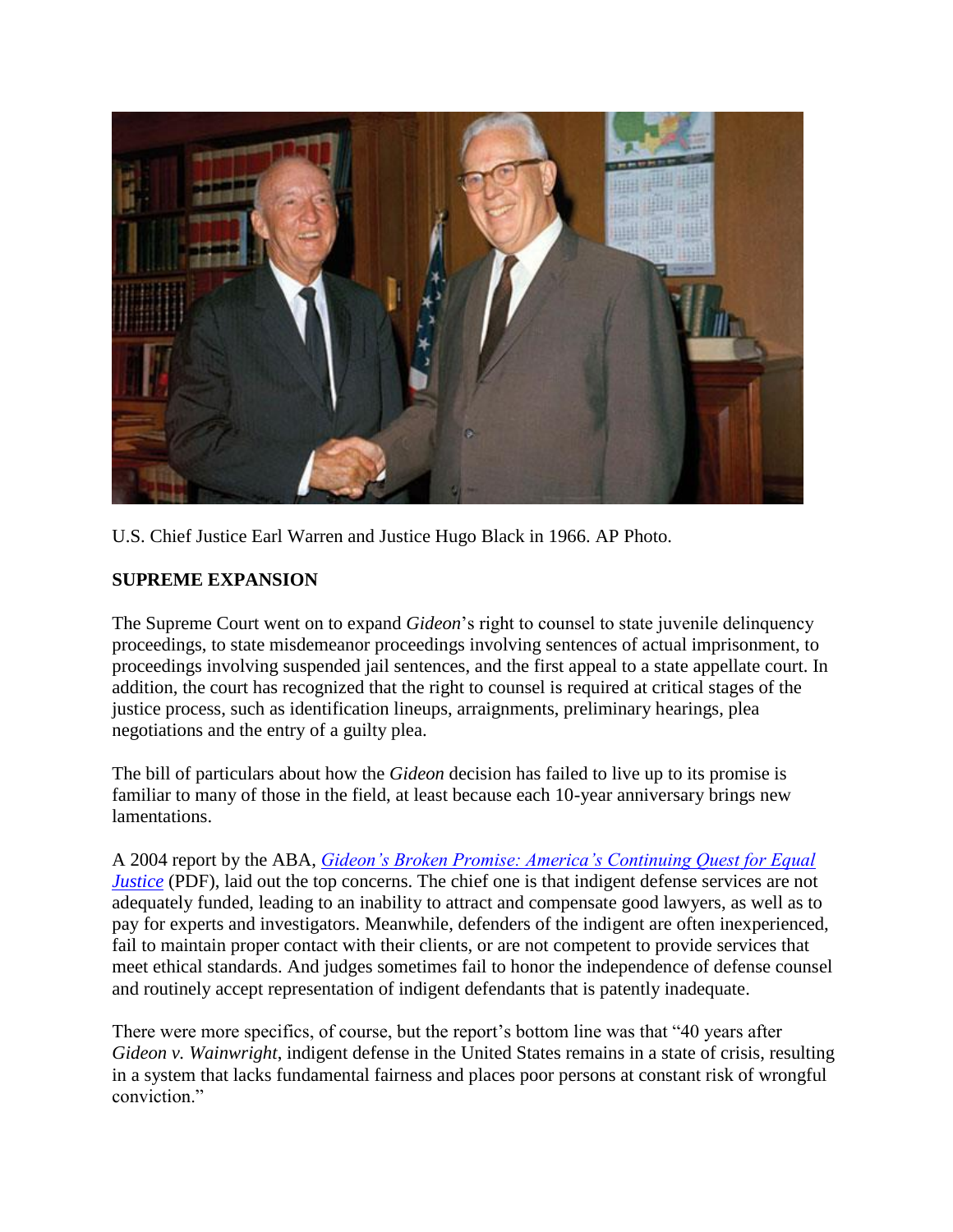Fast-forward to 2009, and a report of the National Right to Counsel Committee and the Constitution Project found little progress. Despite an overall increase in funding, "inadequate financial support continues to be the single greatest obstacle to delivering 'competent' and 'diligent' defense representation," said the report, *[Justice Denied: America's Continuing Neglect](http://www.constitutionproject.org/pdf/139.pdf)  [of Our Constitutional Right to Counsel](http://www.constitutionproject.org/pdf/139.pdf)* (PDF).

The most visible sign of such inadequate funding is public defenders with "astonishingly large caseloads," sometimes more than 100 clients per lawyer at a time. Such lawyers cannot interview their clients properly, file the appropriate motions, investigate their cases, responsibly negotiate with prosecutors, or perform other tasks.

Former Vice President Mondale, who was an honorary co-chair of the project, lamented in a 2009 op-ed essay in the *Washington Post* that if Clarence Gideon were hauled into court in Florida that year, he might well be denied a public defender because of the state's limits on assets to qualify as indigent. "Sadly, Gideon's chances of getting counsel would be worse" in other states, Mondale wrote. Such barriers "effectively work to deny counsel to people who truly cannot afford to hire representation."

The *Justice Denied* report had a host of recommendations, including urging states to have a single statewide agency overseeing all aspects of indigent defense, the establishment of workload limits for defense attorneys (a position echoed in multiple reports and principles put forth by the ABA), and, where necessary, the filing of "systemic litigation" over excessive caseloads.

"There's a lack of political will" for properly providing indigent counsel, says Virginia Sloan, president of the Constitution Project in Washington, D.C. "There are lots of barriers to getting some of these indigent reforms into place."

This month, another book is coming out about the *Gideon* case and its legacy, though this one is more journalistic and anecdotal, and it puts more human faces on the issue than the dry policy reports on indigent defense.

In *Chasing* Gideon*: The Elusive Quest for Poor People's Justice*, journalist Karen Houppert focuses on four recent indigent defendants in Florida, Georgia, Louisiana and Washington state and their struggles with getting meaningful legal representation.

She details the story of one Spokane, Wash., public defender who risked a contempt-of-court citation to seek a continuance to have the proper time to prepare for a trial for one of her more than 100 clients. Another chapter examines a raft of challenges for indigent defense in New Orleans, made all the worse by disruption after Hurricane Katrina and a funding crisis that led one judge to appoint high-profile local lawyers, most of them inexperienced in criminal matters, to represent poor defendants in his courtroom.

In the book, Houppert attends a national conference of public defenders and legal aid attorneys, a "motley group" who wear "the resigned look and crumpled clothes of the system's legal workhorses. No power suits. No Brooks Brothers shirts. No Prada shoes." It was a group that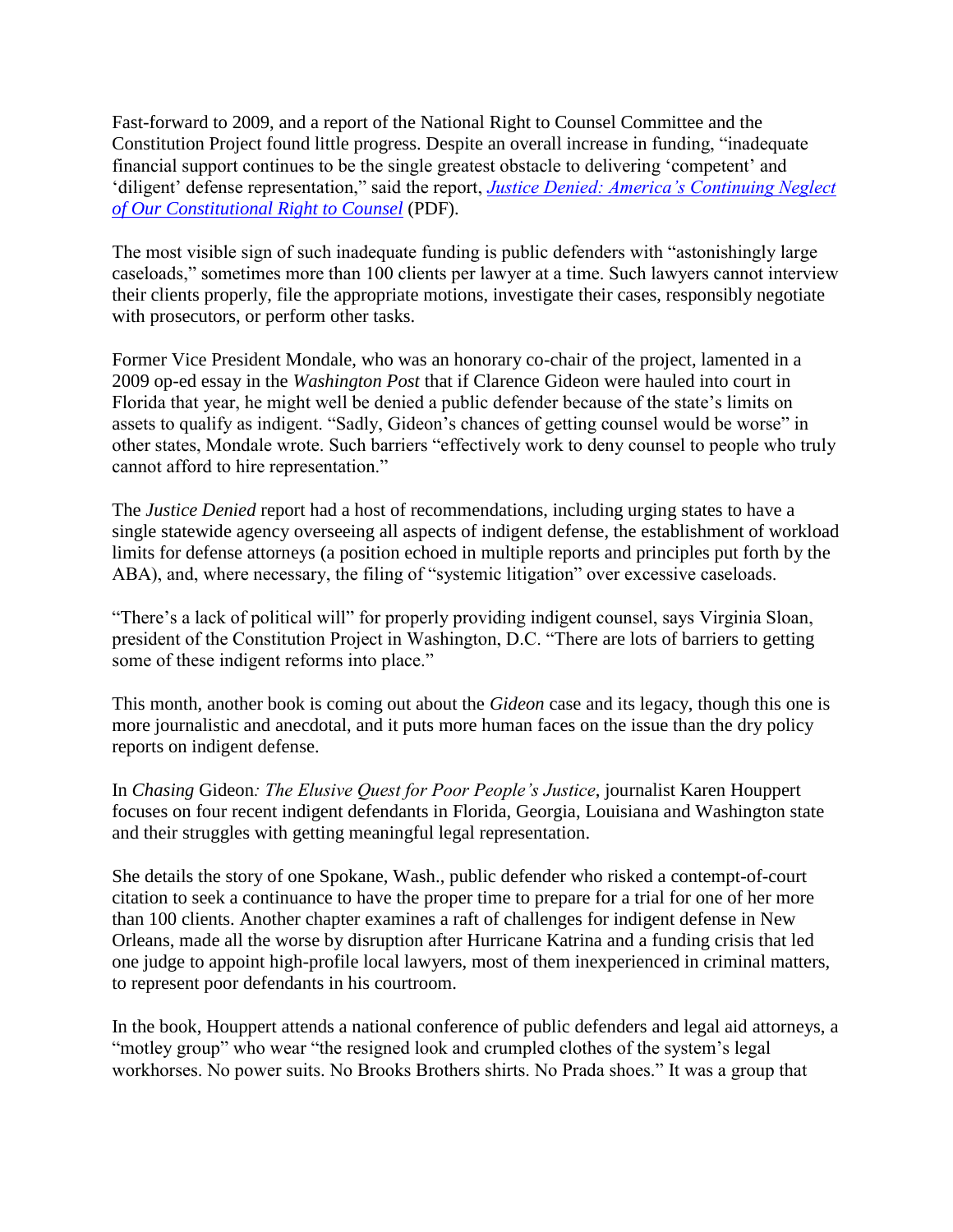understood good work was possible in public defense, but "that the greater context in which they labored made it a herculean effort that few could sustain," she writes.

"There have been many blue-ribbon commissions, and everyone is aware there is this huge crisis in indigent defense, yet not much has happened," Houppert says in an interview, and adds that her driving question in writing the book was: Why is this so hard to properly fund? Among the answers is that the problem is well-known in the legal community but not among the general public, whose image of the justice system was once shaped by crusading defense lawyers such as Perry Mason and Matlock but is now informed by pro-prosecution shows such as *Law & Order* and *C.S.I*.

Some in the academy have begun to question what they view as the traditional liberal outlook on *Gideon*—that extending it as far as possible should be the goal and more funding is a matter of right.

Donald A. Dripps, a law professor at the University of San Diego, argued in papers prepared for the 50th anniversary that the landmark decision has been both a failure and a paradox.

"It is generally agreed that *Gideon* was a great decision, yet it is also generally agreed that *Gideon* was not required by text and history and hasn't led to effective representation of typical indigent defendants," he argued in one paper.

"From my perspective, the cost of indigent defense ought to be thought of as part of the cost of criminal justice," Dripps adds in an interview. "We spend billions on police and prosecutions and prisons but then get pennywise for indigent defense."

Dripps and others argue that a new way to address the crisis would be to reduce the cost of effective representation for the indigent by increasing the supply and lowering the demand for such services. He proposes that the Supreme Court come up with a rule that would soften the requirement for counsel in felony cases, as long as incarceration was not a possible outcome of a prosecution.

He cites research by Erica J. Hashimoto of the University of Georgia law school showing that felony defendants who represented themselves experienced outcomes that were generally no worse, and were arguably better, than those experienced by indigent defendants with lawyers.

On the supply side, Dripps is joined by Stephanos Bibas, a law professor at the University of Pennsylvania and a former federal prosecutor, in arguing that the bar's monopoly on representation be loosened.

"Perhaps law schools and colleges could develop shorter paraprofessional training, akin to paralegal courses, to prepare people to handle unemployment compensation, disability claims, uncontested divorces, estate planning and similar specialized tracks," Bibas says. That would help free up the pool of appointed lawyers for cases of higher complexity, he says.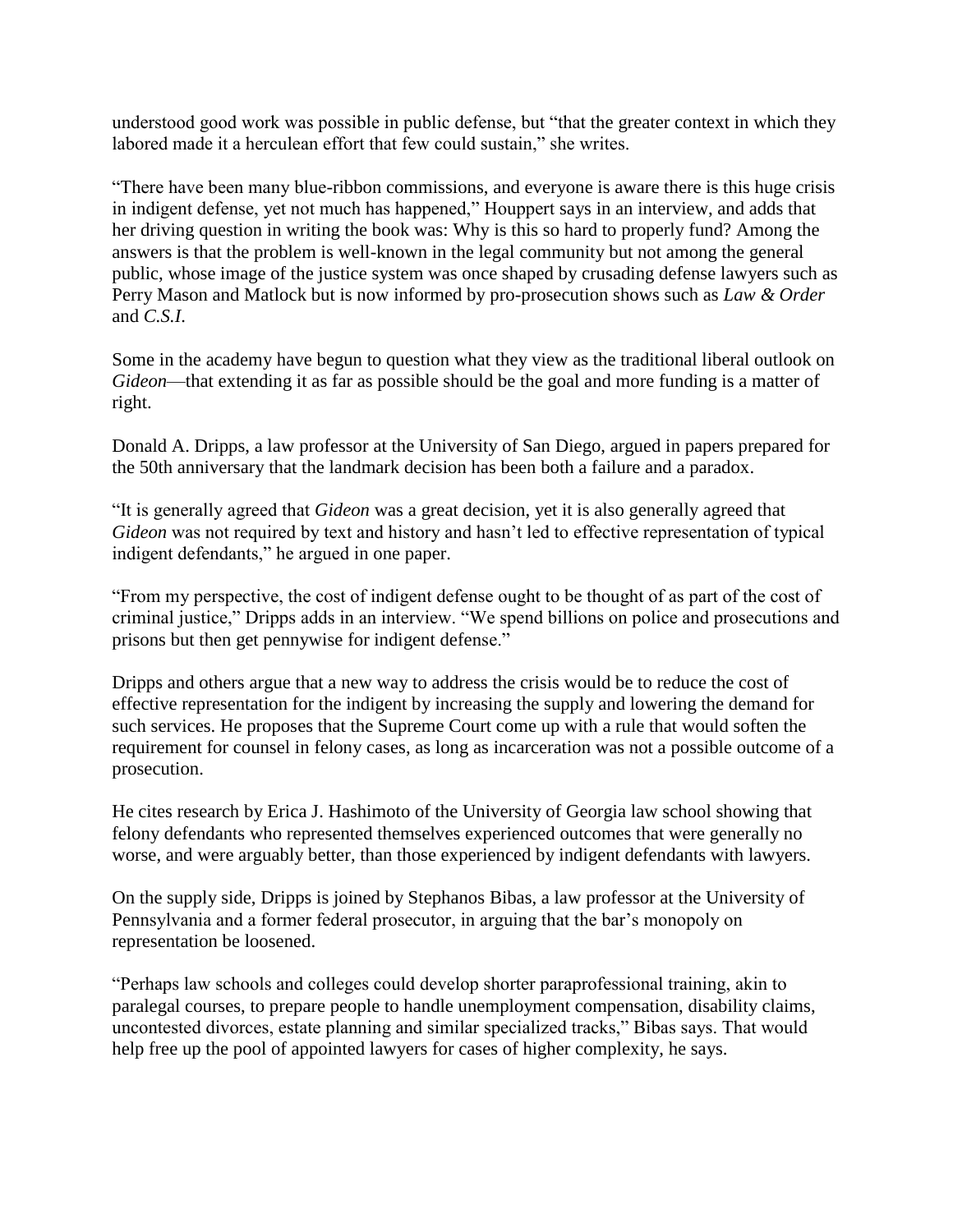Bibas also suggests more legal triage to determine which cases really require lawyers. One possibility would be to limit the right to counsel only as far as the Sixth Amendment right to a jury, which covers all felonies and the most serious misdemeanors. Bibas acknowledges that these reforms would require fundamental changes in law, and that they are still the views of a "very small minority" in the academy.

"The prevailing view is that *Gideon* was this great victory and the political branches are just not cooperating," Bibas says.

Goyette, the Louisville public defender and ABA committee member, expresses doubt about these more radical ideas. "Unless our justice system is fundamentally changed—and I think that is a dangerous proposition and unlikely to happen—limiting the right to counsel is not a wise approach or a viable solution."

One idea he favors is the reclassification of some offenses and the diversion of certain cases out of the criminal justice system, which would save money and relieve caseloads.

In June 2011 the Supreme Court issued its latest decision in the *Gideon* line, holding in *Turner v. Rogers* that the 14th Amendment's due process clause does not automatically require a state to provide counsel to an indigent person facing a civil contempt proceeding, even if the person faces incarceration.

The decision was largely a disappointment to the "civil *Gideon*" movement, the community of advocates who promote the appointment of counsel to indigent litigants in adversarial civil proceedings, particularly when such things as shelter, child custody, health or safety are at stake.

The movement took heart, though, that the high court required increased procedural safeguards in certain such cases. (The 5-4 decision held that a South Carolina man jailed for 12 months for nonpayment of child support should at least have been given alternative procedures that would have notified him that his ability to pay the overdue child support was the critical question in his contempt-of-court case.)

In January, just two months before the 50th anniversary of *Gideon*, the justices took up their latest criminal case involving indigent defense. The case was *Boyer v. Louisiana*, a factually messy dispute involving a capital defendant who faced a seven-year delay in being brought to trial, with five of those years awaiting the appointment of qualified state-appointed counsel.

The defendant, Jonathan Edward Boyer, contends in his court papers that the lengthy delay was caused by a "systemic breakdown in the funding of indigent defense" and violated his Sixth Amendment right to a speedy trial. Louisiana contends that the delay was not attributable to the state, and that Boyer always had effective representation. (Louisiana requires indigent capital defendants to receive two specially qualified lawyers.)

The justices wrestled during the Jan. 14 oral arguments with some of the thorny issues related to indigent defense. "Should the state be responsible when the funding problem is at a local level?" Justice Anthony M. Kennedy asked during the argument. And Justice Sonia Sotomayor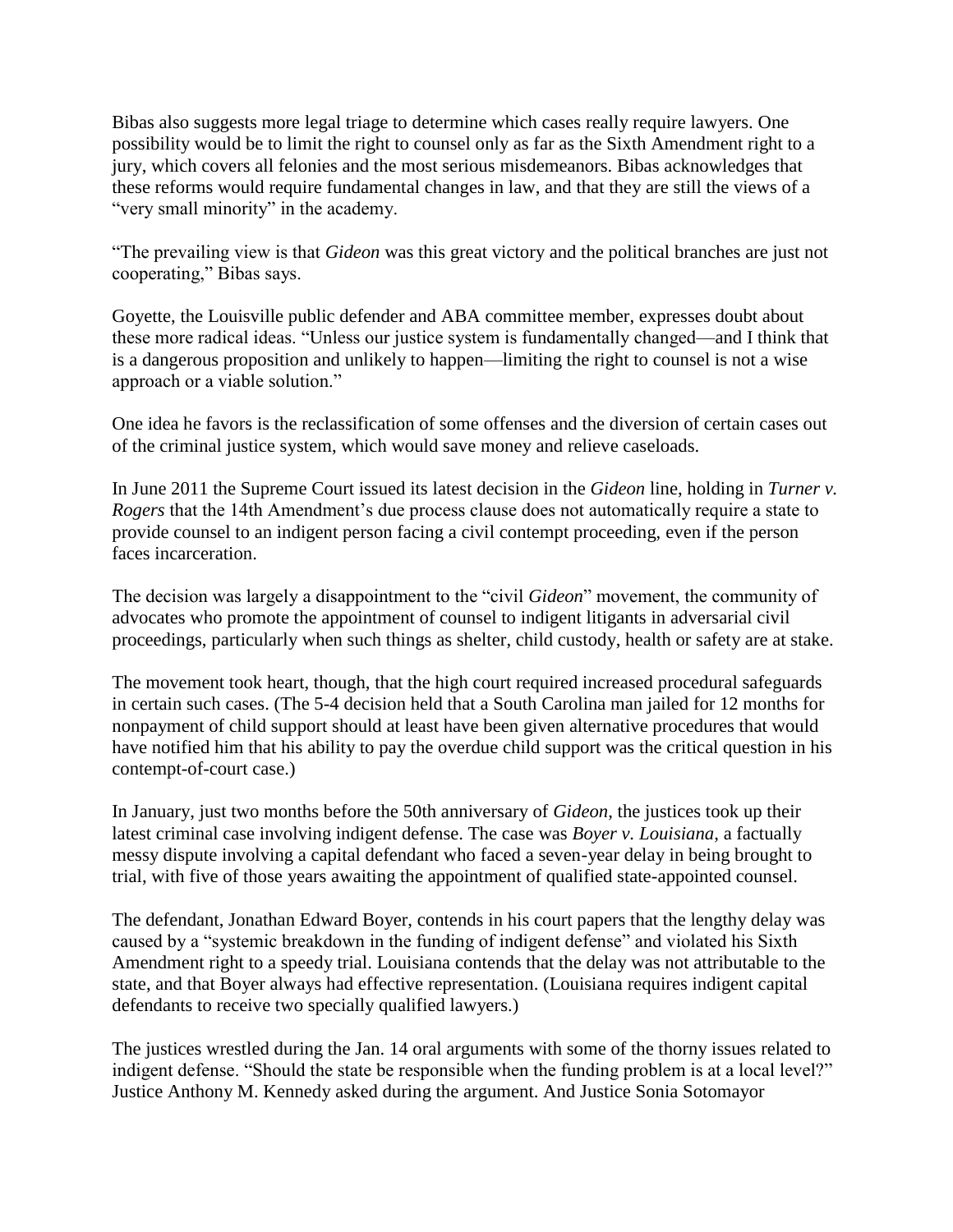observed, "In the end, states are always strapped," but they make choices on how they allocate their criminal justice budgets, and even when they are broke they find ways to "pay the prosecutor."



Minnesota Attorney General Walter Mondale with Gov. Karl Rolvaag in 1964. Bettmann/Corbis.